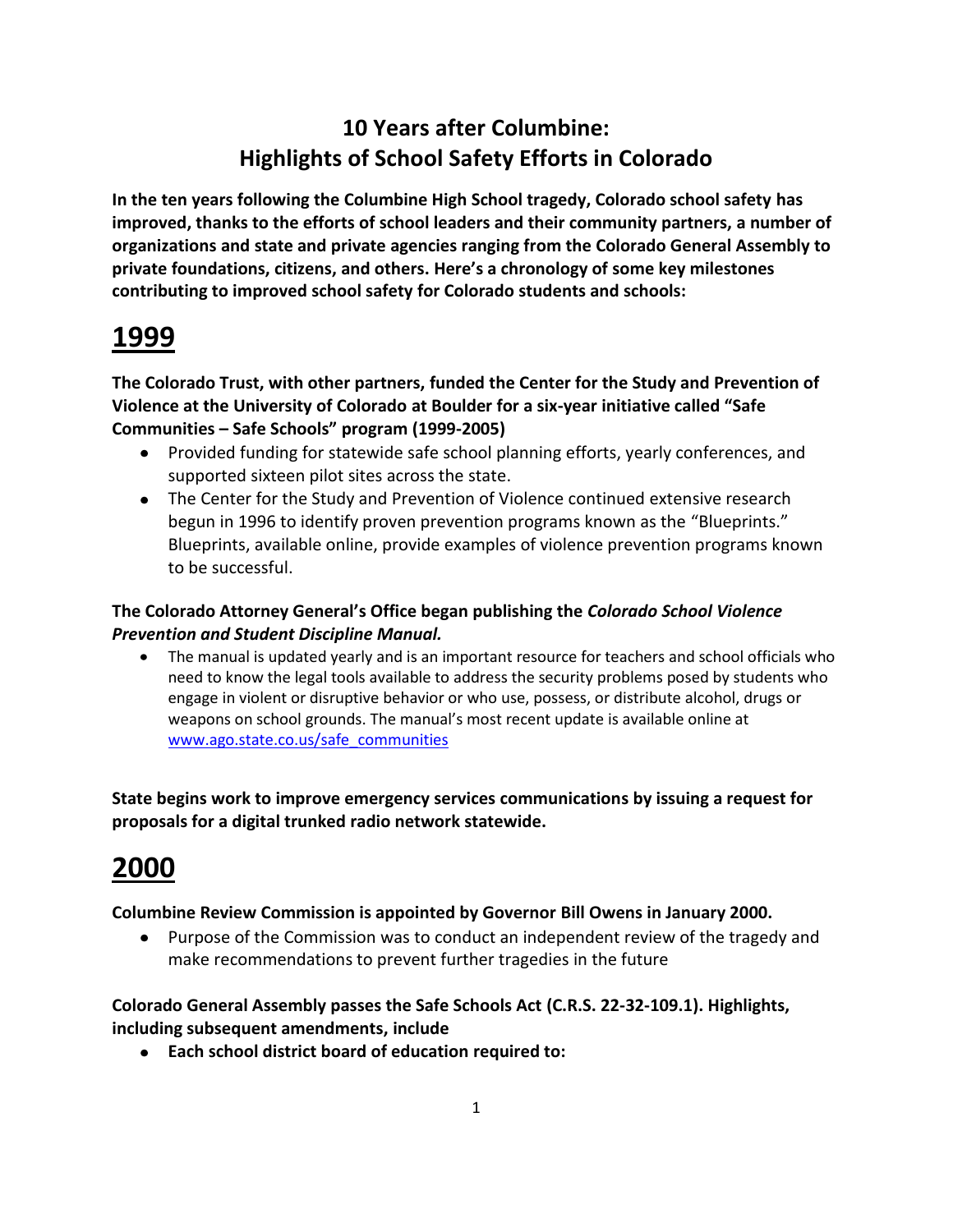- adopt a mission statement and safe school plan that makes safety a priority in each public school.
- include a uniform and consistently enforced written conduct and discipline code in the safe schools plan.
- adopt a policy requiring school principals to report annually specified information concerning the learning environment in the school. These reports are submitted to the Department of Education.
- enter into agreements with law enforcement officials, the juvenile justice system, and social services to help maintain a safe school environment.
- have a written crisis management policy and procedures, and employee crisis management training
- adopt a policy requiring annual school building inspections for removal of barriers to safety
- adopt a policy to share and release information in accordance with state and federal guidelines related to a student in the interest of making schools safer
- adopt a policy to allow reasonable access of parents and board members to observe activities at a school with notice to administrative office
- adopt a policy for screening licensed and non-licensed employees
- establish a school response framework in compliance with the National Incident Management System – a model framework for responding to critical events
- adopt a policy for bullying prevention and education
- Provides for immunity of school boards, teachers or others acting in good faith to comply with conduct and discipline codes

## **The State Board of Education added compliance with the Safe School Act to the "Rules for the Administration of School District Accreditation."**

### **Colorado General Assembly passes Exchange of Information Related to Children – (HB 00- 1119)**

- Allows for information sharing between state agencies and schools when there is a need to know to better serve children or to protect school safety.
- The Colorado Attorney General's office oversaw the HB-1119 Task Force, composed of representatives from school districts and state education-related agencies and organizations, law enforcement, district attorneys, social services and mental health organizations. Guidelines for negotiating information sharing agreements also are available online at [www.ago.state.co.us/safe\\_communities](http://www.ago.state.co.us/safe_communities) Attorneys from the AG's office provide training and advice to the local agencies mentioned above.

**The Colorado Trust, Colorado Attorney General Ken Salazar, The Center for the Study and Prevention of Violence at the University of Colorado at Boulder, Coca Cola, Big Horn Center, Channel 9 News, and the Denver Post launch the Colorado Anti-Bullying Campaign (2000- 2002).**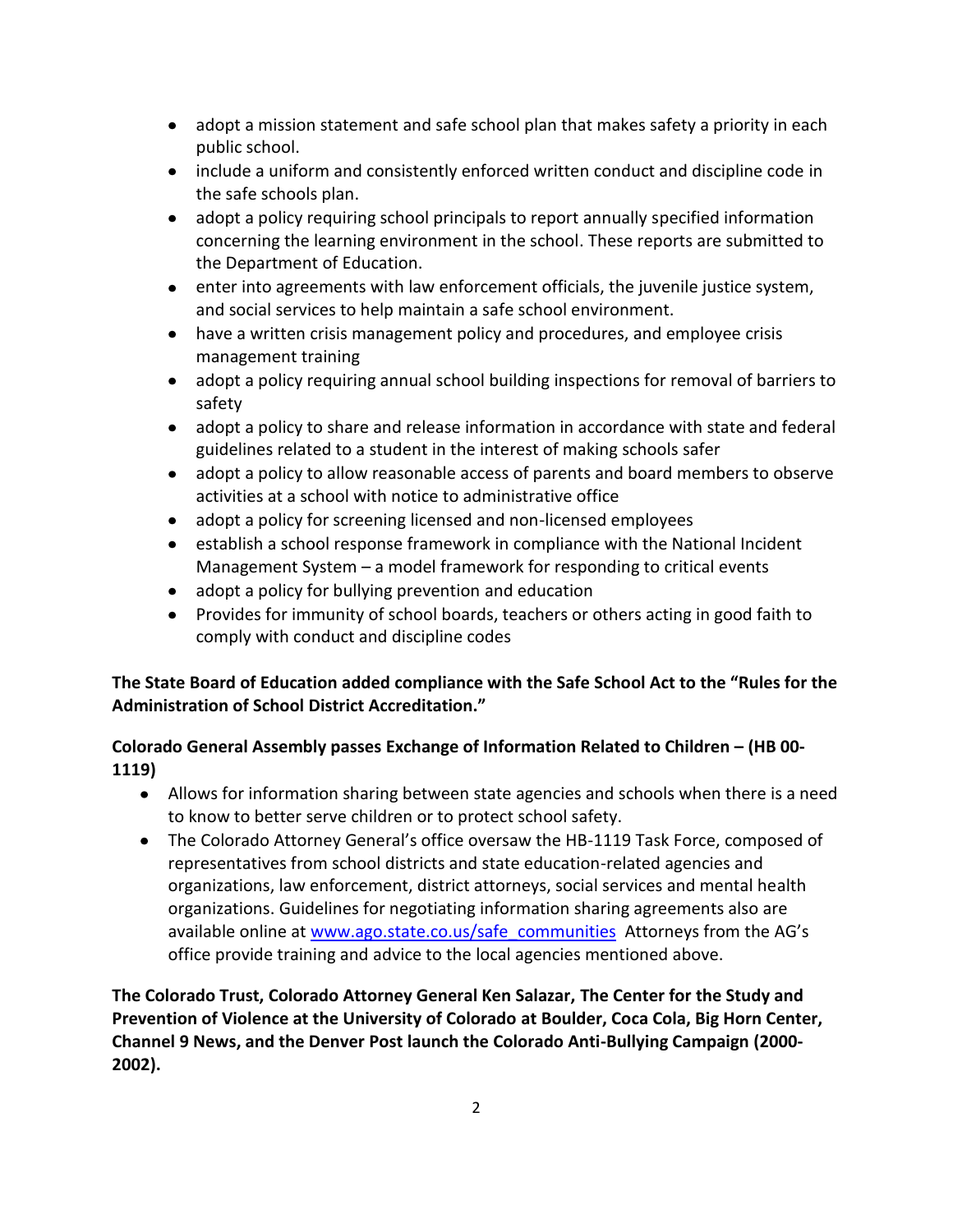Effort included a kick-off event for the campaign, website, hotline, resources to raise awareness and provide assistance for bullying and harassment in schools.

**Attorney General Ken Salazar and Professor Delbert Elliott from Center for the Study and Prevention of Violence at the Colorado University at Boulder toured 64 counties across the state and met with school and communities leaders and students to discuss school safety issues and provide individual guidance.**

**Colorado Department of Public Health and Environment created the Office of Suicide Prevention. Colorado's suicide rate ranked high among states; the office focused initial work on youth suicide prevention statewide.**

### **Safe Communities-Safe Schools Conference, Boulder, May 2000**

Provided safe school information from experts to Colorado Schools

## **2001**

#### **Columbine Review Commission Report Issued, May 2001**

- Ten recommendations were made
- Report is accessible at [http://www.state.co.us/columbine/Columbine\\_20Report\\_WEB.pdf](http://www.state.co.us/columbine/Columbine_20Report_WEB.pdf)

**The Colorado Association of School Resource Officers (CASRO) hosted the U. S. Secret Service research staff at their annual summer training conference**

• The findings from their landmark study of school shooters and forthcoming threat assessment model recommendations were shared.

**First phase of statewide digital trunked radio system launched.**

# **2002**

**The Colorado Department of Education launched the Positive Behavior Support statewide initiative that creates positive school-wide climates for safe and civil learning environments. Colorado now has the third largest number of schools involved in such a statewide initiative, with more than 500 schools implementing this framework.**

**Safe Communities-Safe Schools Conference, Broomfield, May 2002** 

Provided safe school information from experts to Colorado Schools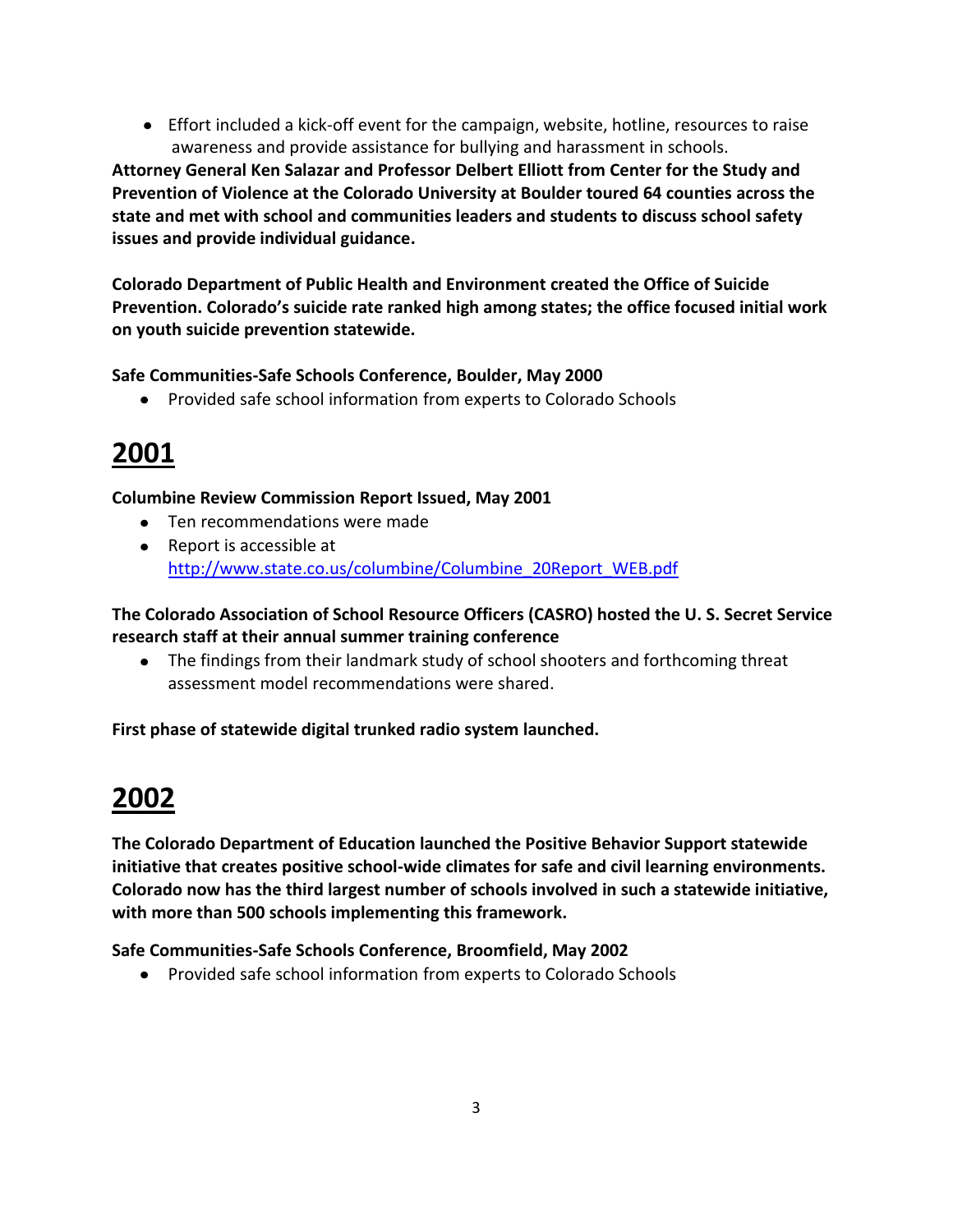# **2003**

**Colorado Department of Public Health and Environment and The Colorado Trust develop and released the state's suicide prevention strategic plan.**

**Safe Communities-Safe Schools Conference, Broomfield, May, 2003** 

Provided safe school information from experts to Colorado Schools

## **2004**

**Safe 2 Tell Reporting Hotline and Awareness Campaign was launched.** 

- Provides a safe and anonymous way to report concerns of safety, focusing on awareness and early intervention
- Safe2Tell is a 501c3 agency made possible by grants and funding from the Colorado Trust, the Daniels' Fund, El Pomar Foundation, corporations and private donors, with a multi-agency advisory board. Executive Director is Special Agent Susan Payne.
- Trained Colorado State Patrol emergency communications staff handle calls 24/7 and determine what action needs to be taken to help students, parents and school faculty facing a threat. Hundreds of planned acts of violence are averted.
- Has provided over 1,250 targeted presentations to students, school staff, community groups, law enforcement and others statewide since 2004.

# **2005**

**The Colorado Trust initiated a three-year, \$9 million grant program to fund evidence- and school-based bullying prevention efforts. Forty-five grantees estimate they reached 50,000 young people in 40 Colorado counties during the 2005 – 2008 project period.**

**Safe Communities-Safe Schools Conference, Westminster, April 2005** 

Provided safe school information from experts to Colorado Schools

**Full mutual aid capability created between state digital trunked radio system and Denver.**

# **2006**

**Five Colorado areas (the counties of Pueblo, Mesa, Larimer, Weld and El Paso and the University of Colorado at Boulder) trained in suicide awareness and intervention strategies by the state health department's Office of Suicide Prevention.**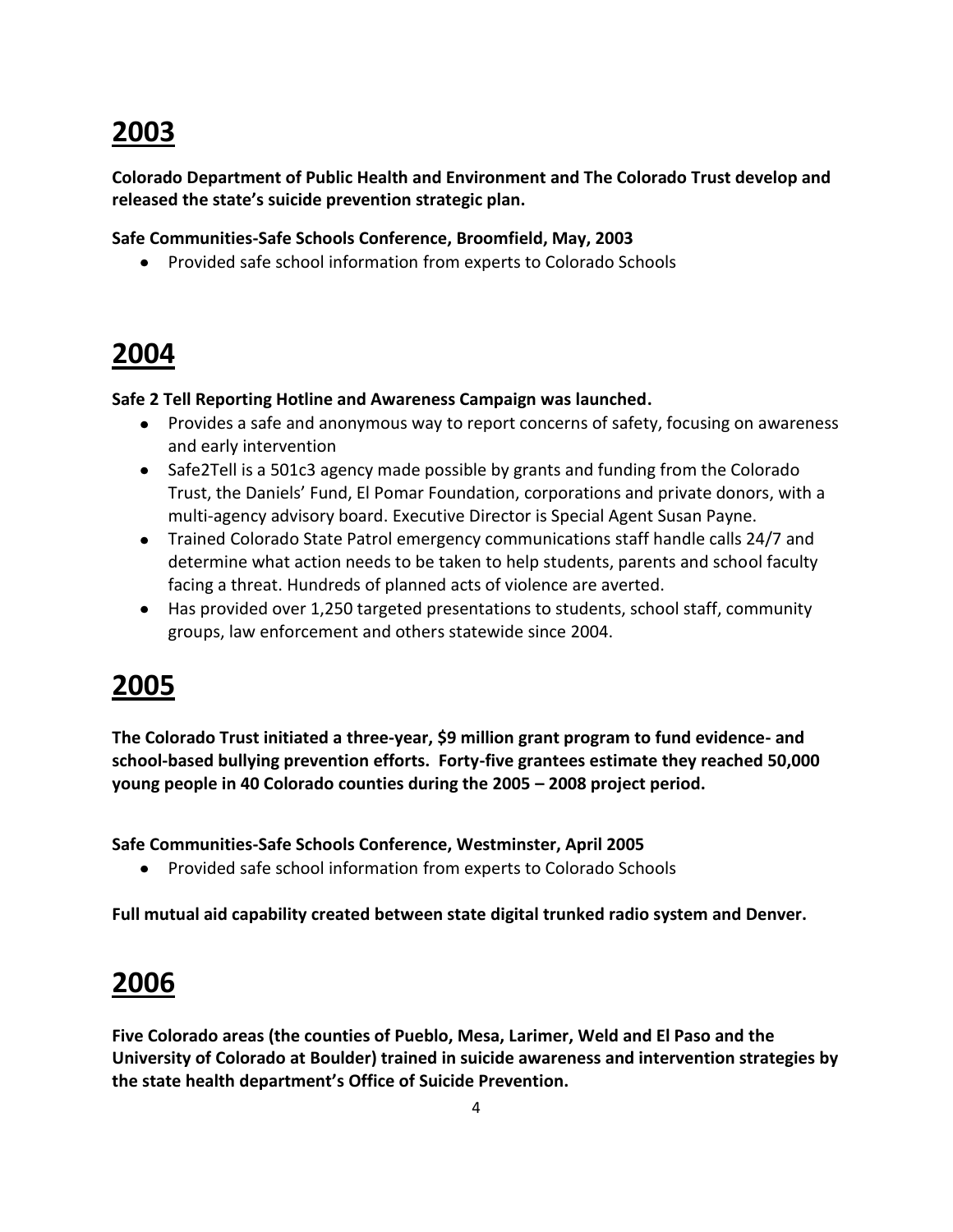**The Colorado Department of Education hosted regional trainings for local school districts and community partners regarding Homeland Security-related planning and resources. By this time, 100% of Colorado school districts were determined to be in compliance with the Safe School Act's policy requirement regarding written emergency response plans.**

#### **Blueprints for Violence Prevention Conference, Denver, March, 2006**

Provided information to practitioners and policy makers about research-based ways to improve school climate and prevent violence based on the Blueprints Model and Promising programs.

**An armed, outside invader assaulted students and a teacher at Platte Canyon High School in Bailey, Colorado. The recently constructed school includes design features incorporated by the architect as a result of the Columbine experience. Sheriff Fred Wegener's deputies and members of the Jefferson County SWAT team employed lessons learned from Columbine to respond to the incident. The Colorado Bureau of Investigation led the investigation, and the Colorado State Patrol assisted. September 2006.**

# **2007**

**At the request of President George Bush, U.S. Secretary of Health and Human Services Mike Leavitt and Gov. Bill Ritter convened a discussion group of two dozen Colorado school safety leaders in Denver following the Virginia Tech shootings to study broad mental health issues as they relate to Columbine and other acts of school violence. Colorado experts contribute to the formation of national policy on school safety. Gov. Ritter requested additional steps to be taken by the Colorado Department of Public Safety to advance school safety efforts in Colorado. April 2007. CDPS proposed creation of School Safety Resource Center.**

### **Colorado General Assembly passed bill supporting Safe2Tell Program (SB 07-197)**

Ensured anonymity of persons reporting to the hotline and confidentiality of Safe2Tell records

### **The Colorado Attorney General's Office hosted SAFE SCHOOLS: The Next Generation Conference in April, 2007.**

• Speakers provided information about a variety of topics related to keeping schools safe from violence. Colorado's new School Safety Resource Center has assumed the hosting of similar meetings with support from the Colorado Attorney General's Office.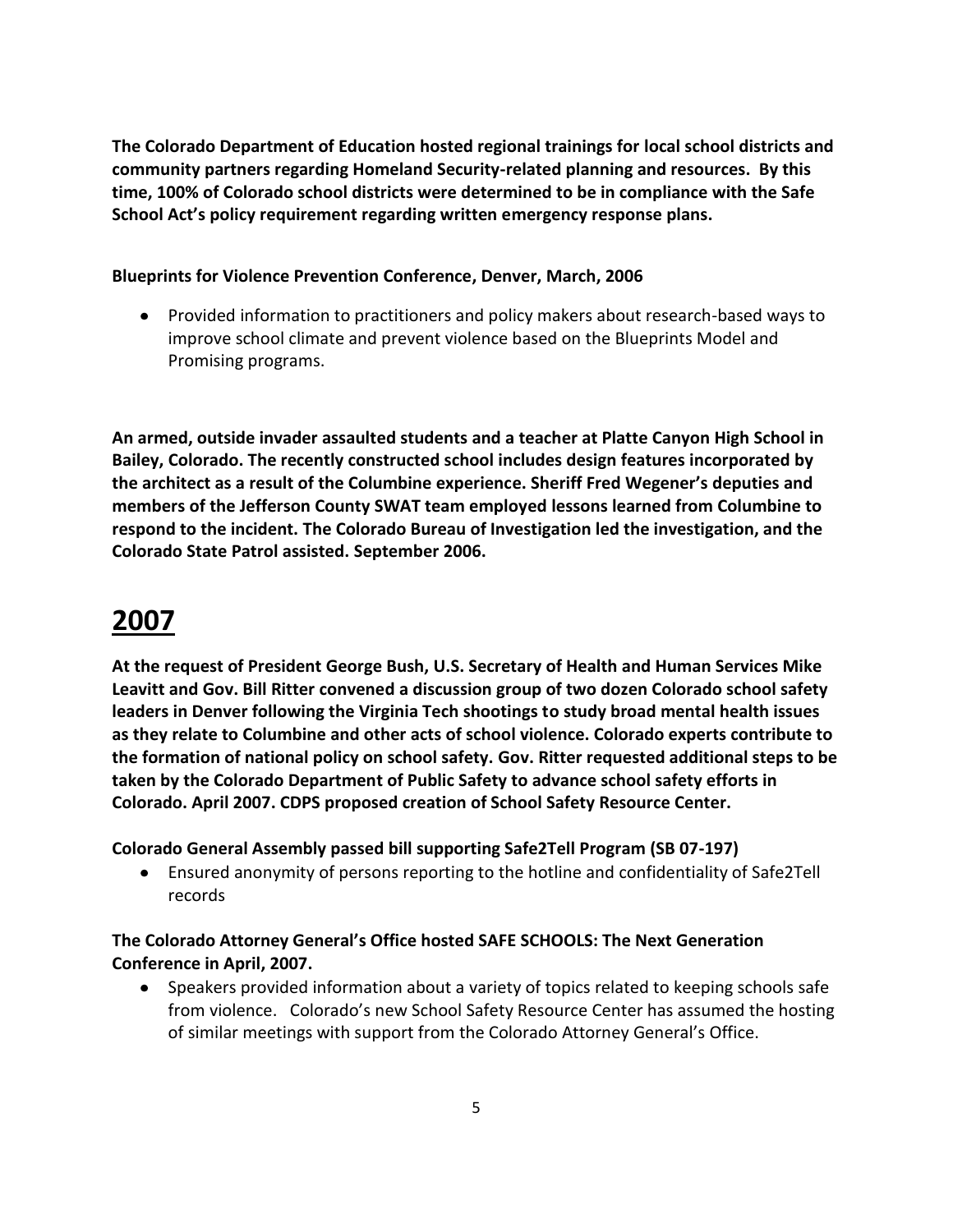# **2008**

#### **Blueprints for Violence Prevention Conference, Denver, March, 2008**

Provided information to practitioners and policy makers about research-based ways to  $\bullet$ improve school climate and prevent violence based on the Blueprints Model and Promising programs.

**Governor Ritter identified school safety as a top legislative priority for his 2008 legislative agenda. He subsequently signed the first bill passed during the 2008 legislative session creating Colorado's State School Safety Resource Center - C.R.S. 24-33.5-1801 (SB 08-001)**

- A state school safety resource center was established in the Department of Public Safety to assist schools in preventing, preparing for, responding to, and recovering from emergencies and crisis situations and to foster positive learning environments. It includes the identification of pilot sites to receive enhanced school safety services.
- This legislation created the Center's advisory council, composed of representatives from five other state agencies, higher education, and school districts.
- Additional legislation amended the School Safety Resource Center pilot site projects to include funds to support pilot schools to provide school mapping information to first responders in case of an emergency (HB 08-1267).

**Legislation passed to amend the Safe Schools Act to require all districts and the Charter School Institute (CSI) to adopt the tenets of the National Response Framework (NRF), including the National Incident Management System (NIMS) and the Incident Command System (ICS) - C.R.S. 22-32-109.1 (SB-08-181)** 

All districts and the CSI must establish a date by July 1, 2009 for when they expect to be in compliance with NIMS.

**Approximately 13,500 first responders and managers have been trained during the past four years in National Incident Management System classes.**

**Department of Public Health and Environment sponsored "Bridging the Divide: Suicide Awareness and Prevention" summit at Regis University, May 2008.**

# **2009**

**Governor Bill Ritter, Jr., is expected to deliver a personal message to participants attending a regional school safety conference in Colorado Springs on April 15, 2009. For more information: [www.safeschools.state.co.us](http://www.safeschools.state.co.us/)**

**Tenth anniversary of the Columbine shootings, April 20, 2009.**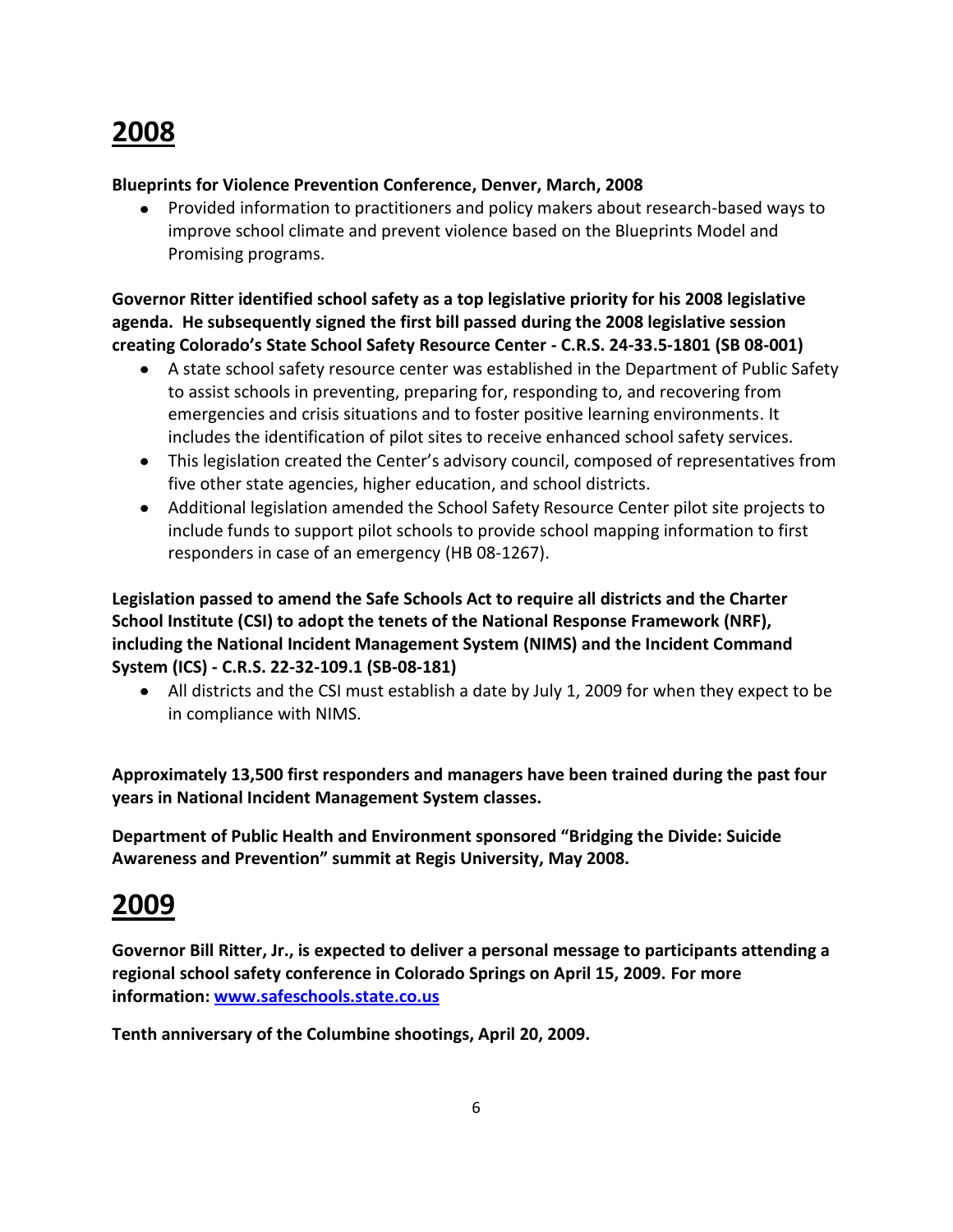**The Colorado Trust, Mental Health America of Colorado, and the Office of Suicide Prevention in the state health department plan to release an updated suicide prevention strategy and report in May 2009.**

**More than 850 Colorado emergency service agencies, including local, county, state and military agencies, now linked through the state digital trunked radio system. More than 46,500 radios now linked together, vastly improving communications among emergency service agencies.**

**Office of suicide Prevention plans to hold its second "Bridging the Divide: Suicide Awareness and Prevention" summit at Regis University in May 2009.**

#### **Highlights of Past and Continuing Bullying Prevention Efforts**

#### **2000-2005**

- Spring 2001: The Colorado General Assembly amended the Safe School Act to require school districts to have a policy addressing the education and prevention of bullying.
	- o Summer, 2001: The Colorado Association of School Boards issued a model policy to member school districts regarding compliance with the amended Safe School Act.
	- $\circ$  Sept. 2001: The Colorado Department of Education provided a technical assistance packet to all school districts regarding bullying prevention best practices.
- Oct. 24, 2001: The Colorado Anti-Bullying Campaign was launched by the Colorado Trust, Colorado Attorney General Ken Salazar, The Center for the Study and Prevention of Violence at the University of Colorado-Boulder, Coca Cola, Big Horn Center, Channel 9 News, and the Denver Post.
	- o Effort included a kick-off event for the campaign, website, hotline, PSAs and other resources to raise awareness and provide assistance for bullying and harassment in schools.
- 2002 2003 The Colorado Department of Education confirmed that 100% of the school districts complied with the bullying prevention amendment to the Safe Schools Act.